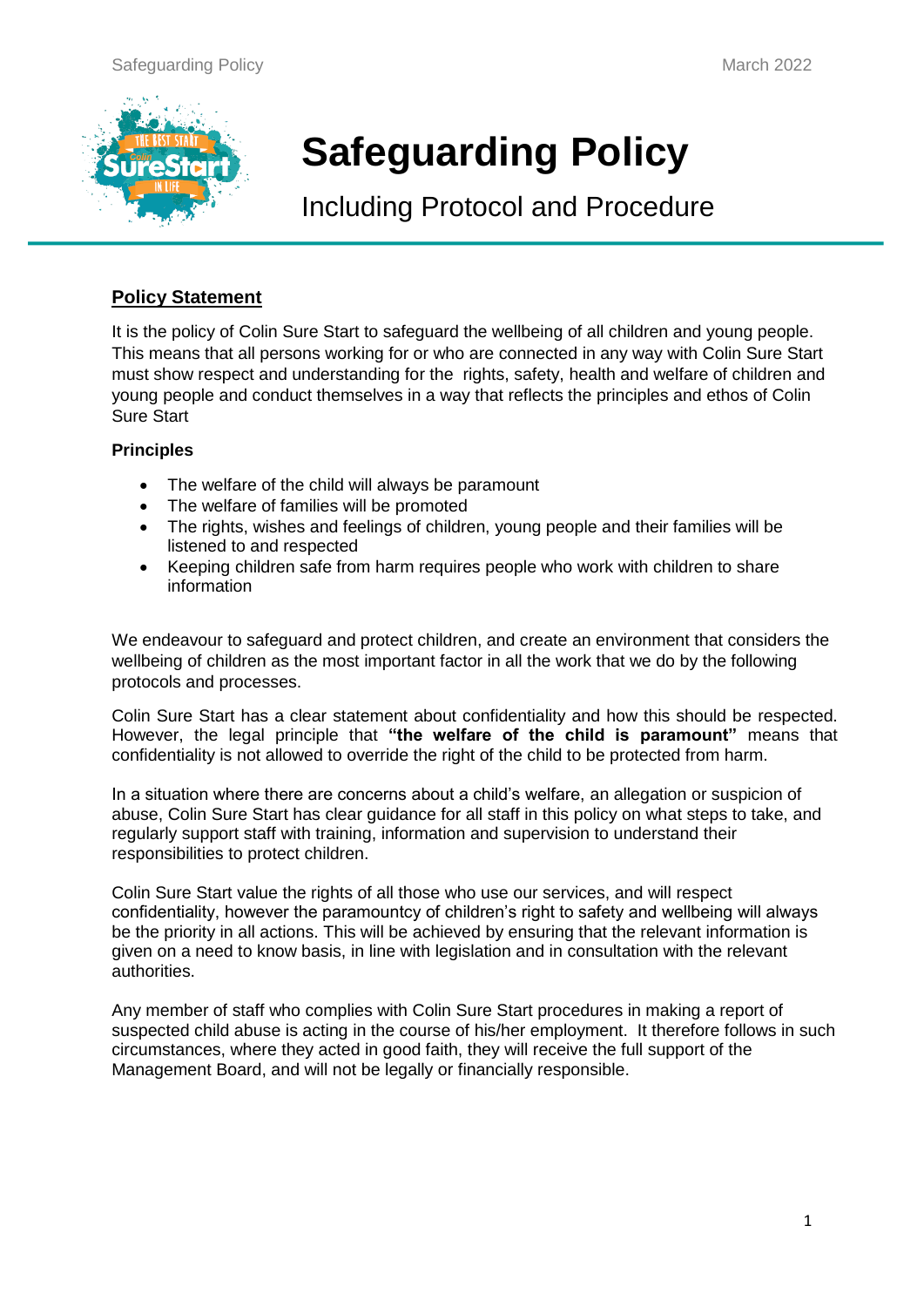At all times Colin Sure Start will have a named Designated Child Protection Officer and a Deputy Child Protection Officer with key responsibilities for protecting children, passing on concerns to the relevant authorities and implementing this policy. The current designated officers are:

**Roger Winter (Designated Officer) Mobile: 07834589644 Julie Anne Murphy (Deputy Designated Officer) Mobile: 07718478340 Contact for SE Trust Gateway Social Services: 0300 100 0300 (Office hours, Mon-Fri 9-5) (028) 9056 5444 (Out of Hours Emergency Duty Team)**

## **Recruitment and Training of Staff and Volunteers**

Colin Sure Start undertakes a formal procedure for recruitment and selection, whereby the uptake of at least two references and an Access NI check are required in respect of all staff and volunteers ensuring that no relevant convictions have been identified and that employees and volunteers are appropriately vetted and thorough checks completed.

Careful selection is followed by effective induction, training, and ongoing supervision. All members of staff and volunteers will be supported to develop awareness about child protection and recognising the signs of abuse. The organisation will provide regular training and ongoing support through supervision and line management, which will enable them to be sensitive and alert to child welfare issues and foster an environment in order to keep children safe.

All new appointments will be subject to a probationary period, which will be reviewed within six months of taking up the post.

Each Programme Supervisor within our registered settings is fully trained to Designated Officer standard, as an additional safeguarding measure. This ensures reporting concerns are given first priority, especially in the case of absence of Senior or Deputy Designated Officers.

## **Safeguarding Commitments**

Fully accredited, face to face Child Protection Training is a minimum requirement for all staff and volunteers. This will be arranged for all new staff and updated every three years. A record of this training will be held on file for all staff and volunteers.

All new staff and volunteers will be given a thorough induction, and will receive clear guidelines during the induction process on this Policy, the Colin Sure Start Safeguarding Flowchart protocol, and be made aware of the Designated Officers and their contact details.

Staff and Volunteers will be supported with advice, regular meetings and supervision to ensure they fully understand their responsibilities regarding sharing any concerns with Managers and relevant agencies on a need to know basis. Safeguarding will be a standing item on all supervision documentation within the organisation. Staff and Volunteers will be trained and supported in using appropriate strategies to support children who may make a disclosure of abuse and how this is to be recorded. Staff and Volunteers will be trained in keeping appropriate records in accordance with Colin Sure Start policy. Appropriate documentation and records will be kept and stored in line with current legislation.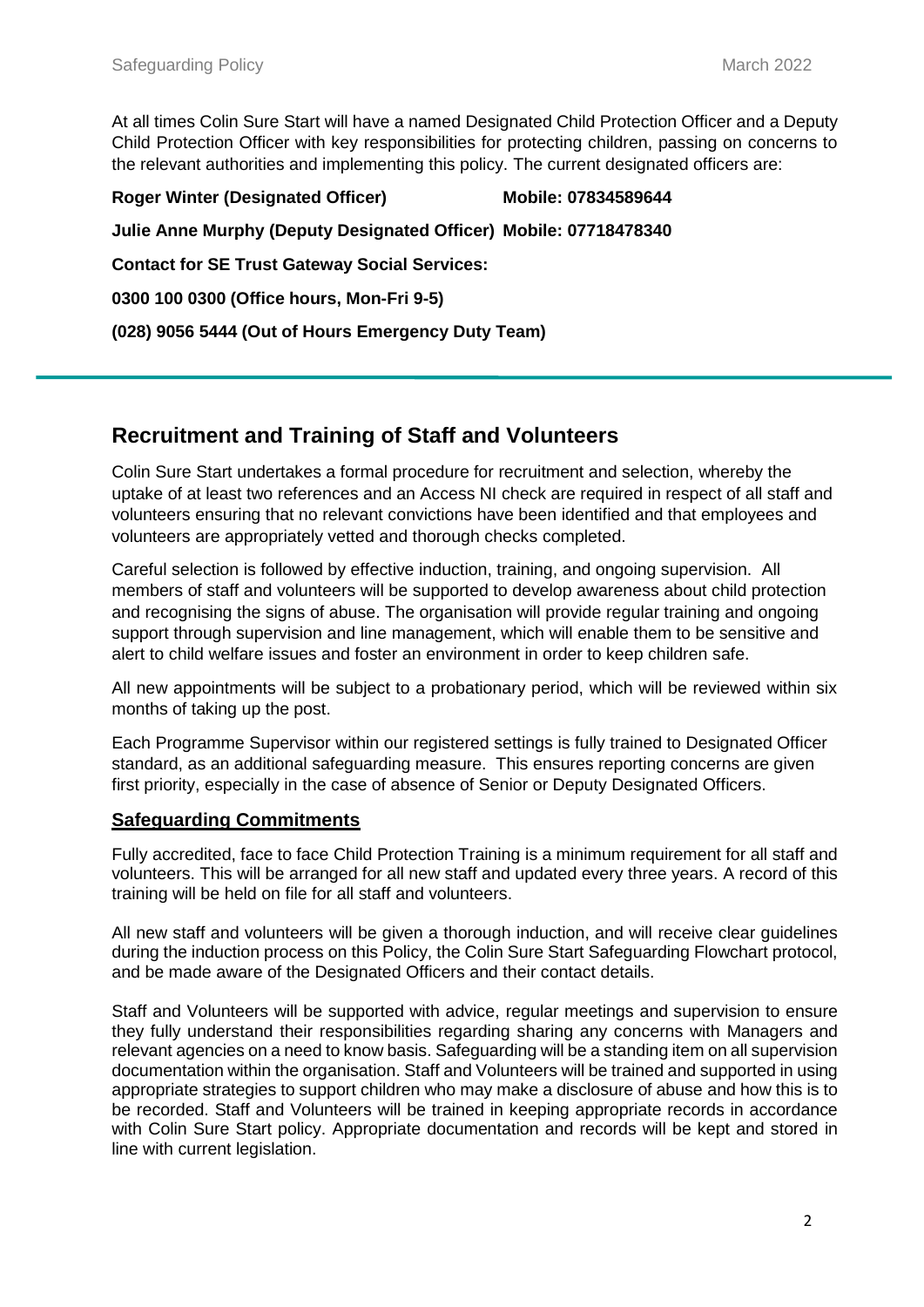## **Creating a Safe Environment**

In our children's groups, appropriate adult/child ratios will always be maintained and adults will not be left alone for extended periods with individual children or small groups. The layout of the room will permit constant supervision of all children, and appropriate activities to develop children's self-esteem and independence with regard to self-care will be promoted in Colin Sure Start's groups and services.

Staff will monitor and observe children on an ongoing basis, noting any significant changes in behaviour that may give cause for concern.

Colin Sure Start will involve parents and children appropriately as recommended by DHSSPS Guidelines and make all parents and carers aware of this Policy and associated Procedures. All parents and carers whose children are being cared for by Colin Sure Start will receive a copy this Policy and be made aware of the Safeguarding Flowchart and Designated Officers.

In all Colin Sure Start groups including those where parents or carers attend a copy of the Safeguarding Flowchart will be displayed within the venue during the times that the service or group is running.

### **Fit Person Assessments and Enhanced Checks**

In line with requirements for all Registered Childcare Settings in Northern Ireland, Fit Persons documentation and assessments will be provided and facilitated for all staff required by the **Social Services Early Years Team**. This includes the Project Coordinator, Early Learning Coordinator and the enhanced checks required for all staff working in the project's registered childcare settings.

## **Recognising Abuse**

Abuse is a form of maltreatment of a child. Somebody may abuse a child by inflicting harm, or by failing to act to prevent harm. Children may be abused in a family or in an institutional or community setting, by those known to them or, more rarely, by a stranger. They may be abused by an adult or adults, or another child or children.

### **Physical Abuse**

Physical is deliberately physically hurting a child. It might take a variety of different forms, including hitting, biting, pinching, shaking, throwing, poisoning, burning or scalding, drowning or suffocating a child.

### **Sexual Abuse**

Sexual abuse occurs when others use and exploit children sexually for their own gratification or gain or the gratification of others. Sexual abuse may involve physical contact, including assault by penetration (for example, rape, or oral sex) or non-penetrative acts such as masturbation, kissing, rubbing and touching outside clothing. It may include non-contact activities, such as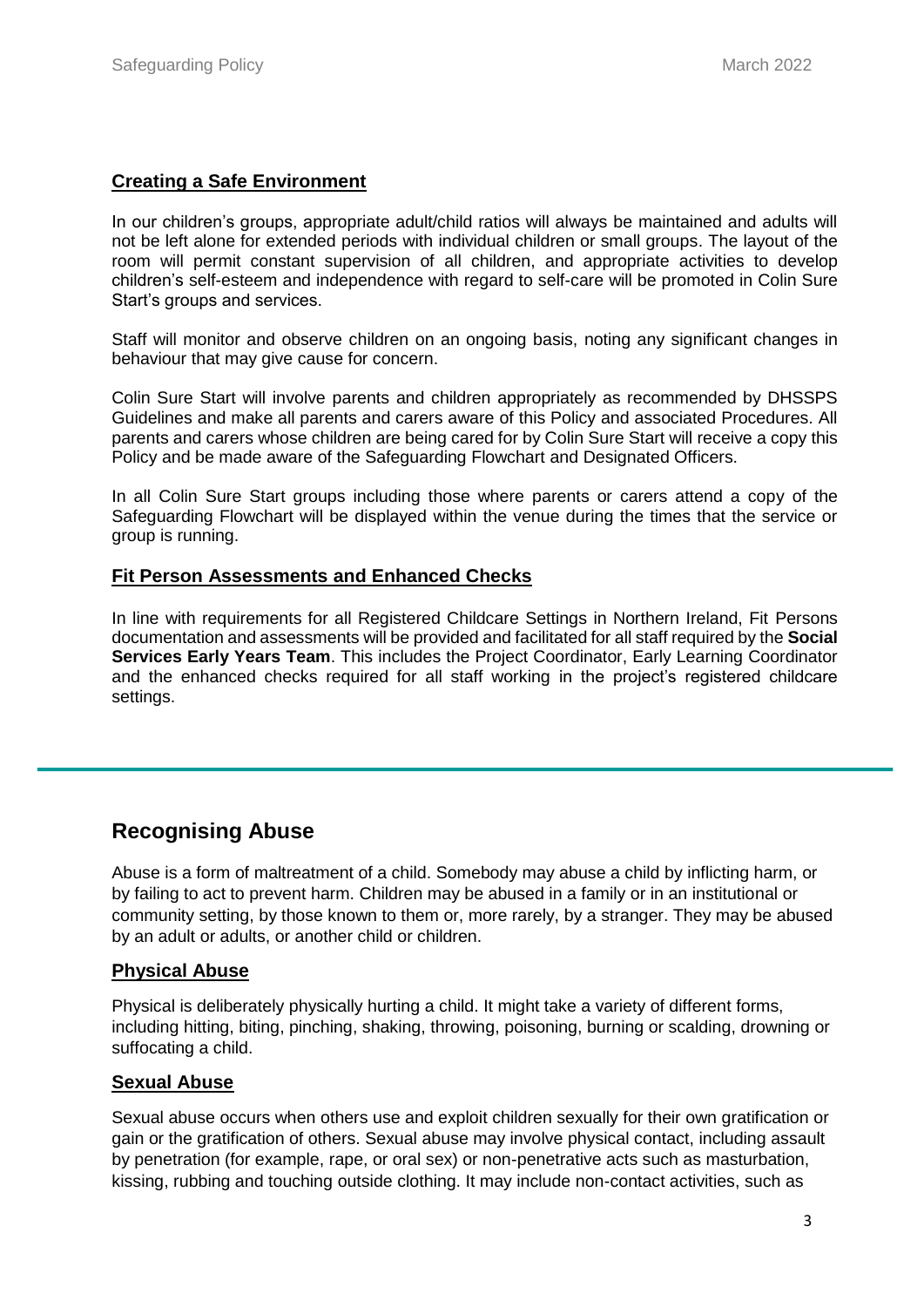involving children in the production of sexual images, forcing children to look at sexual images or watch sexual activities, encouraging children to behave in sexually inappropriate ways or grooming a child in preparation for abuse (including via e-technology). Sexual abuse is not solely perpetrated by adult males. Women can commit acts of sexual abuse, as can other children.

## **Emotional Abuse**

Emotional abuse is the persistent emotional maltreatment of a child. It is also sometimes called psychological abuse and it can have severe and persistent adverse effects on a child's emotional development. Emotional abuse may involve deliberately telling a child that they are worthless, or unloved and inadequate. It may include not giving a child opportunities to express their views, deliberately silencing them, or 'making fun' of what they say or how they communicate. Emotional abuse may involve bullying – including online bullying through social networks, online games or mobile phones – by a child's peers.

## **Neglect**

Neglect is the failure to provide for a child's basic needs, whether it be adequate food, clothing, hygiene, supervision or shelter that is likely to result in the serious impairment of a child's health or development. Children who are neglected often also suffer from other types of abuse.

## **Exploitation**

Exploitation is the intentional ill-treatment, manipulation or abuse of power and control over a child or young person; to take selfish or unfair advantage of a child or young person or situation, for personal gain. It may manifest itself in many forms such as child labour, slavery, servitude, engagement in criminal activity, begging, benefit or other financial fraud or child trafficking. It extends to the recruitment, transportation, transfer, harbouring or receipt of children for the purpose of exploitation.

Staff and volunteers need to be alert to the potential abuse of children both within their families and also from other sources, including abuse by members of the organisation.

All staff and volunteers in the organisation should know how to recognise and act upon indicators of abuse or potential abuse involving children and where there are concerns about a child's welfare. There is an expected responsibility on all staff and volunteers to respond to any suspected or actual abuse of a child in accordance with these procedures.

It is good practice to be as open and honest as possible with parents/carers about any concerns. However staff and volunteers MUST NOT discuss any concerns with parents or carers in the following circumstances:

- Where sexual abuse or sexual exploitation is suspected
- Where organised or multiple abuse is suspected
- Where fabricated or induced illness (previously known as Munchhausen Syndrome by proxy) is suspected
- Where contacting parents/carers would place a child, the staff member themselves, or others at immediate risk

These decisions should not be taken in isolation. Consultation with the Designated Officer or Deputy Designated Officer in the first instance, and possibly the Gateway Social Work team if appropriate.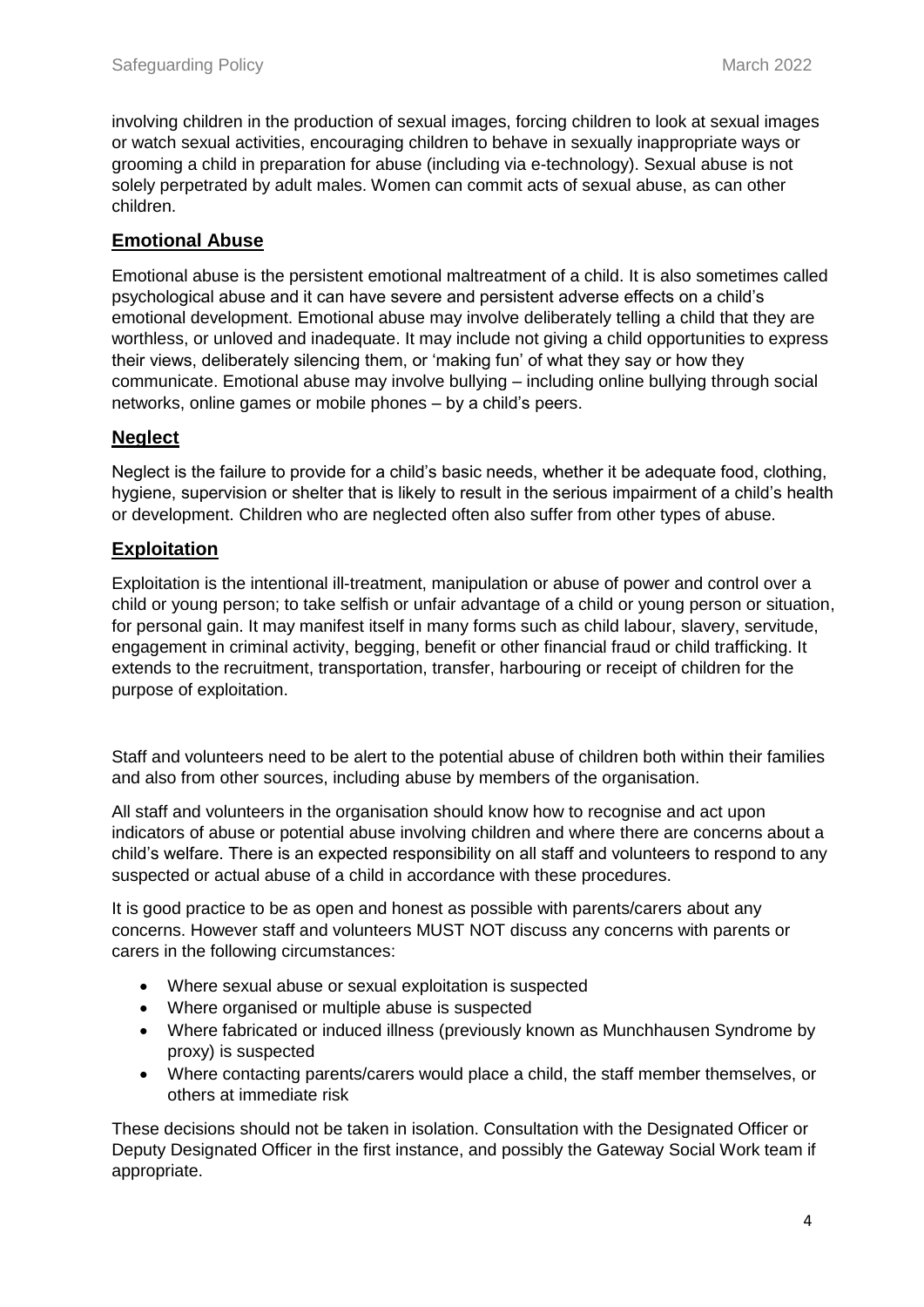## **What you should do if you suspect a child is being abused:**

## **Disclosures**

If a child discloses to any staff member about any type of abuse, either individually or in a group where a staff member is present, the staff member MUST:

- Listen carefully to the child. Do not directly question the child
- Give the child time and space to explain and give them your full attention
- Allow the child to give a spontaneous account; do not stop or interrupt a child who is freely recalling significant events
- Make an accurate record of the information, taking care to record the time, setting, individuals mentioned, people present at the time, child's presentation and what was said. **A Record of Key Issues form** \* is attached as an appendix for this purpose
- Use the child's own words where possible
- Explain that you cannot promise not to speak to others about the information they have shared – do not offer false confidentiality.
- Reassure the child, let them know that they have done the right thing in telling you and that they have not done anything wrong.
- Explain to the child what will happen next and that you will help to keep him/her safe.
- Do not ask the child to repeat the account of events

If you have a concern you should discuss immediately with **Designated Child Protection Officer** or in their absence, the Deputy Child Protection Officer. If neither are available, you should speak to your Line Manager or another Senior Manager.

## **Observations**

There may be times when staff or volunteers may be concerned about observations that they have made of a child in their care or whom they come in contact with, or information that they have received which causes concern about a child or young person who has not spoken to them directly.

It is import to remember that it is our duty to **gather information accurately but not to investigate.** It is good practice to ask a child / young person or parent why they are upset or how a cut, bruise or injury was caused, or respond to a child wanting to talk to you. This practice can help clarify vague concerns and result in appropriate action.

If a staff member or volunteer has concerns in these circumstances, they should contact the Designated Child Protection Officer or Deputy Officer.

In some cases it may be appropriate for a staff member to consult directly with a Social Worker at the Gateway team. The following instances may warrant such action:

- When a staff member or volunteer remains unsure after internal consultation as to whether child protection concerns exist
- When there is disagreement as to whether child protection concerns exist
- When a staff member or volunteer is unable to consult promptly or at all with the Designated or Deputy Child Protection Officer
- When the concerns relate to or involve any member of this or another organisation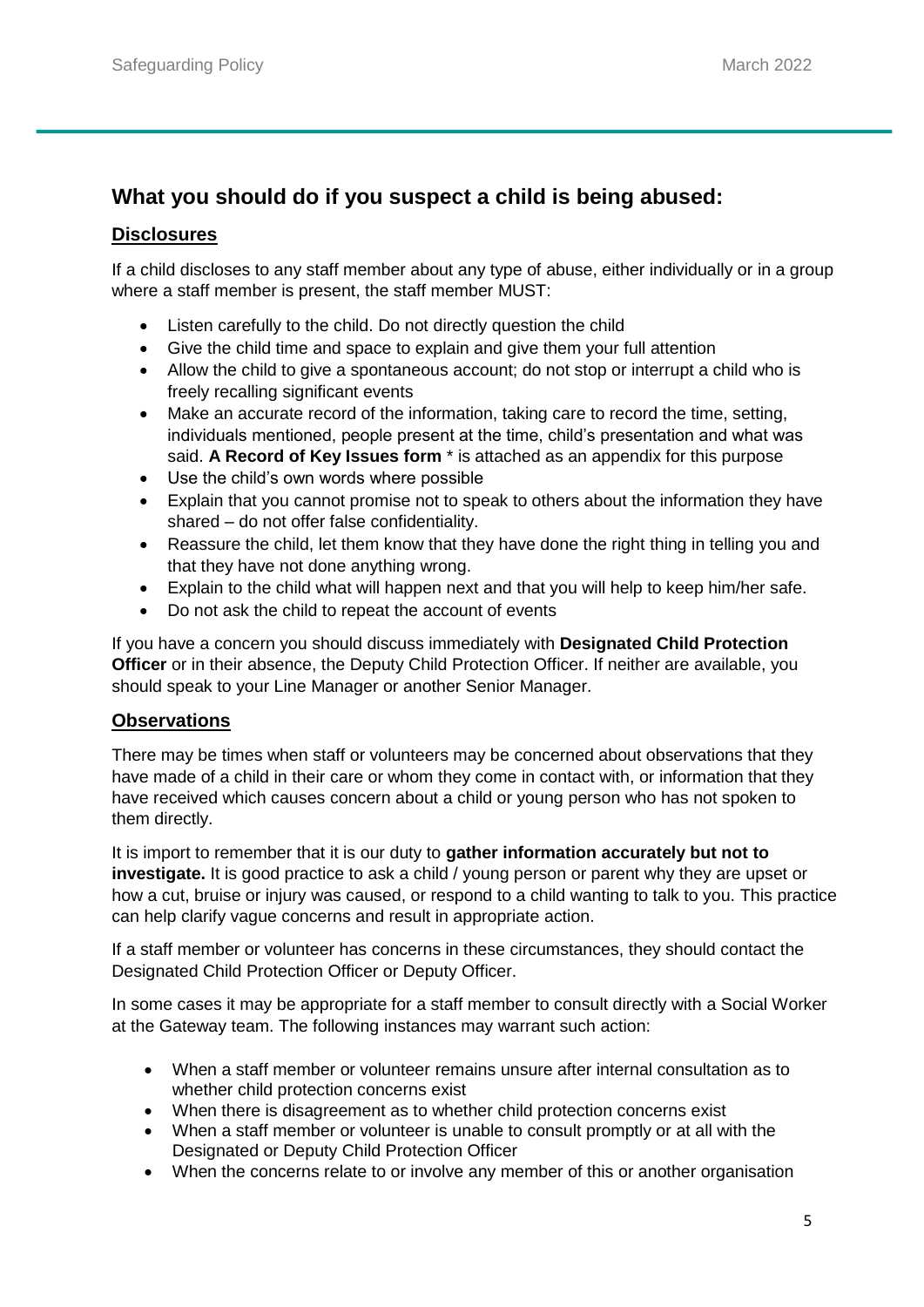## **Bruising on Pre-Mobile Babies**

The Safeguarding Board have in place specific guidance where bruising is observed on premobile babies, that is not explained by 'previous treatment and care provided by Health Professionals' and there is a specific flowchart for such circumstances. All Sure Start staff should be aware of this guidance, available at [https://www.proceduresonline.com/sbni/p\\_bruising\\_babies.html](https://www.proceduresonline.com/sbni/p_bruising_babies.html)

Where staff identify bruising on infants meeting this description, they should report this immediately to the DCPO and contact will be made with the Gateway team in line with the protocol above. Line Managers will ensure that all staff are aware of the definitions, descriptions and protocol for bruising on pre-mobile babies.

## **Other Sources**

Concerns about a child's welfare may also come from other sources such as parents, family members, other professionals involved or any other individuals. Any concerns that arise from whatever source will be dealt with in the same manner – by gathering information, accurately recording and passing this on to the Designated Child Protection Officer.

## **Making a Referral**

A referral involves giving Gateway Social Services or the Police information about concerns relating to an individual or family in order that enquiries can be undertaken by the appropriate agency followed by any necessary action.

Where children are under the age of 18 years old a reciprocity agreement exists between Social Services and the Police Service.

After consultation with the Designated Child Protection Officer, Deputy Child Protection Officer or if for any reason neither are available, it may be appropriate for staff or volunteers to make a referral to the Gateway team using a **UNOCINI** form \*\* attached.

Parents or carers should be normally be informed if a referral is being made, except in the circumstances where this may further put a child or adult at risk of harm, with some examples of situations below. This is not an exhaustive list, and decisions about whether or not to consult the parent or carer will be guided by the Gateway social worker and Designated Officer:

- Where sexual abuse or sexual exploitation is suspected
- Where organised or multiple abuse is suspected
- Where fabricated or induced illness (previously known as Munchhausen Syndrome by proxy) is suspected
- Where contacting parents/carers would place a child, the staff member themselves, or others at immediate risk

However, inability to inform parents or carers for any reason should not prevent a referral being made. It would then become a joint decision with Gateway about how and when the parents should be approached and by whom.

 If your concern is about harm or risk of harm from a family member or someone known to the children, you should make a telephone referral to Gateway.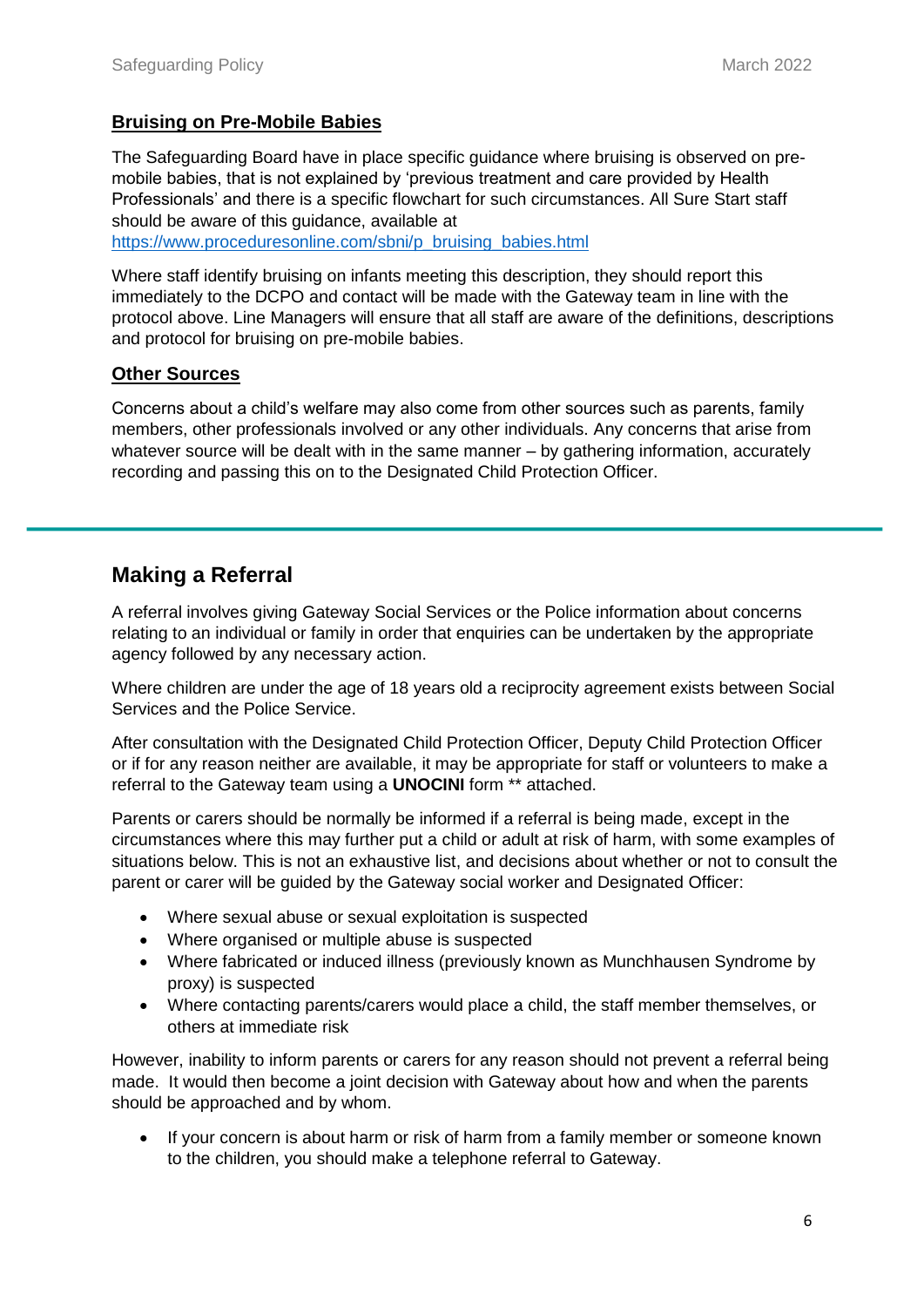- If your concern is about harm or risk of harm from someone not known to the child or child's family, you should make a telephone referral directly to the Police and consult with the parents or carers.
- If your concern is about harm or risk of harm from an adult in a position of trust, contact Gateway for information and advice
- If your concern is that a child or family need additional help or support, you should contact Gateway or Family Support Panel.

## **Information required when making a referral**

Be prepared to give as much of the following information as possible when making a referral, although in emergency situations all of this information may not be available. The availability of some information or lack thereof should not prevent the making of a referral where there are concerns. The **UNOCINI** form will guide what information is required, and is attached to this policy, but will include the following:

- Your name, contact number, position or role in organisation and request the same of the person to whom you are speaking
- Full name, address, contact number of family, date of birth of child and siblings
- Gender, ethnicity, first language and any known additional or medical needs of child
- Names and dates of birth of any household members, their relationship to child, and any significant others.
- The names of any professionals known to be involved with the child/family e.g. GP, Health Visitor, Teacher etc.
- The nature of the concern and how it came about
- Whether the child may need urgent action to make them safe in your view
- Your view of what appears to be the needs of the child and family
- Whether consent of the parent or carer for the referral has been given or whether the parents/carers have been informed in any way.

### **After making a referral**

Once a referral has been made, the staff member or volunteer should ensure the following steps are taken:

- Record accurately your concerns and what action was taken, using a **Record of Key Issues Form \*.**
- Report immediately to the Designated Officer/Deputy Designated Officer or Line Manager if neither are available.
- Retain a record in the family file if there is Family Support work ongoing with the family, observing confidentiality at all times as appropriate
- Accurately record any action agreed or that no further action taken at this time and the reasons for this decision

## **Allegations against Adults who work with Children**

If you have concerns or information which suggests that a staff member, volunteer or any adult who works with a children in a paid or voluntary capacity has:

- Behaved in a way that has harmed or may have harmed a child
- Possibly committed a criminal offence against or in relation to a child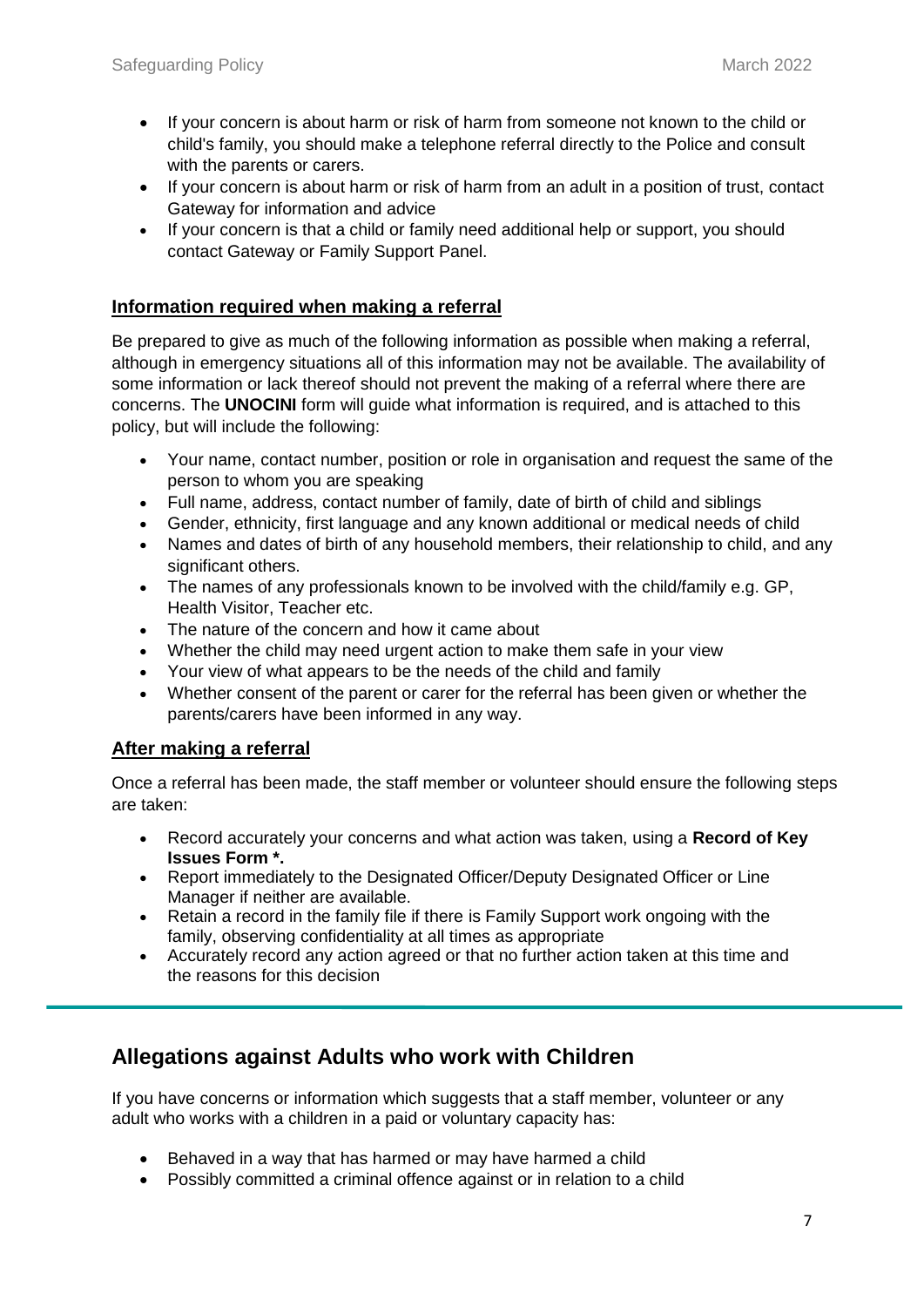Behaved in any way towards a child/children that is inappropriate or that indicates that they are unsuitable to work with children,

You should speak immediately with the Designated Child Protection Officer or the Deputy.

The Child Protection Officer will make contact with Gateway / Police if appropriate and inform the Chairperson of the Board and take any necessary action.

If your concerns relate to the Designated Child Protection Officer you should raise your concerns directly with the Chairperson of the Management Board who is:

Theresa Brady, 028 90 620373

### **Confidentiality**

Colin Sure Start will ensure that all personal information that is recorded or held is retained in accordance with GDPR legislation and only shared with the appropriate agencies where there are concerns about a child/children or young person's welfare. The context and reasons for which Colin Sure Start hold data is explained fully in Colin Sure Start's **Privacy Statement**, which is given to all parents/families when they register, is available from our office or online at<https://www.colinsurestart.com/parents/useful-forms/>

Information in relation to safeguarding children should be shared on a "need to know" basis, and staff need to consider carefully where and with whom sensitive information is being shared. However the sharing of information is vital to child protection, and therefore confidentiality is secondary to the immediate welfare of children.

Online version of the UNOCINI referral form is available here:

<https://www.eani.org.uk/taxonomy/term/576>

| <b>Management Committee Approval</b>               |                     |            |
|----------------------------------------------------|---------------------|------------|
| <b>Board Review and Approval Date:</b>             | 13th January 2021   |            |
| Signature:                                         | <b>Position:</b>    | Date:      |
| DocuSigned by:<br>Theresa Brady<br>C377EBE42245420 | <b>Board Chair</b>  | 04/03/2021 |
| DocuSigned by:<br>Diarmuid<br>=3FC59E768B884EFT    | <b>Board Member</b> | 04/03/2021 |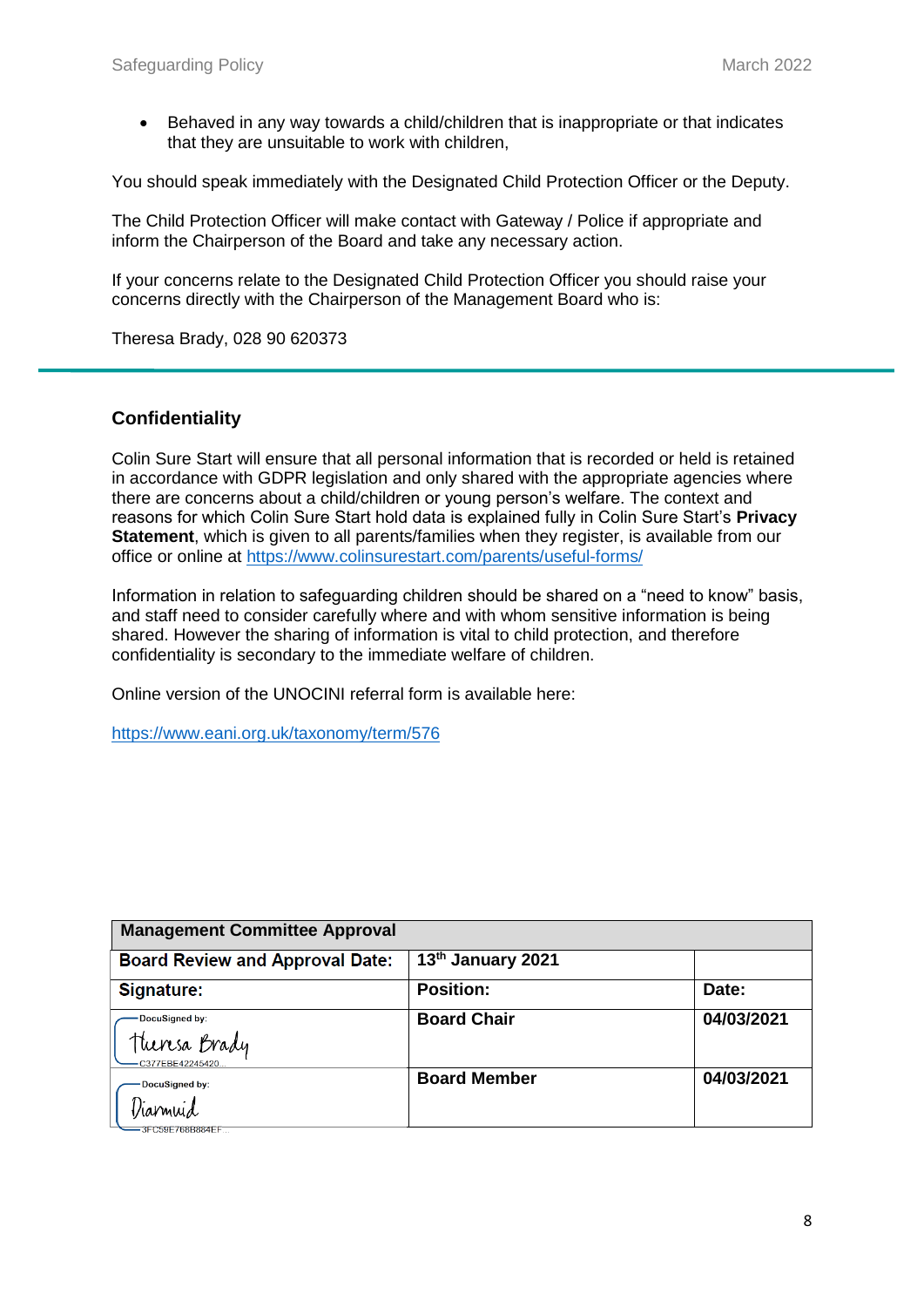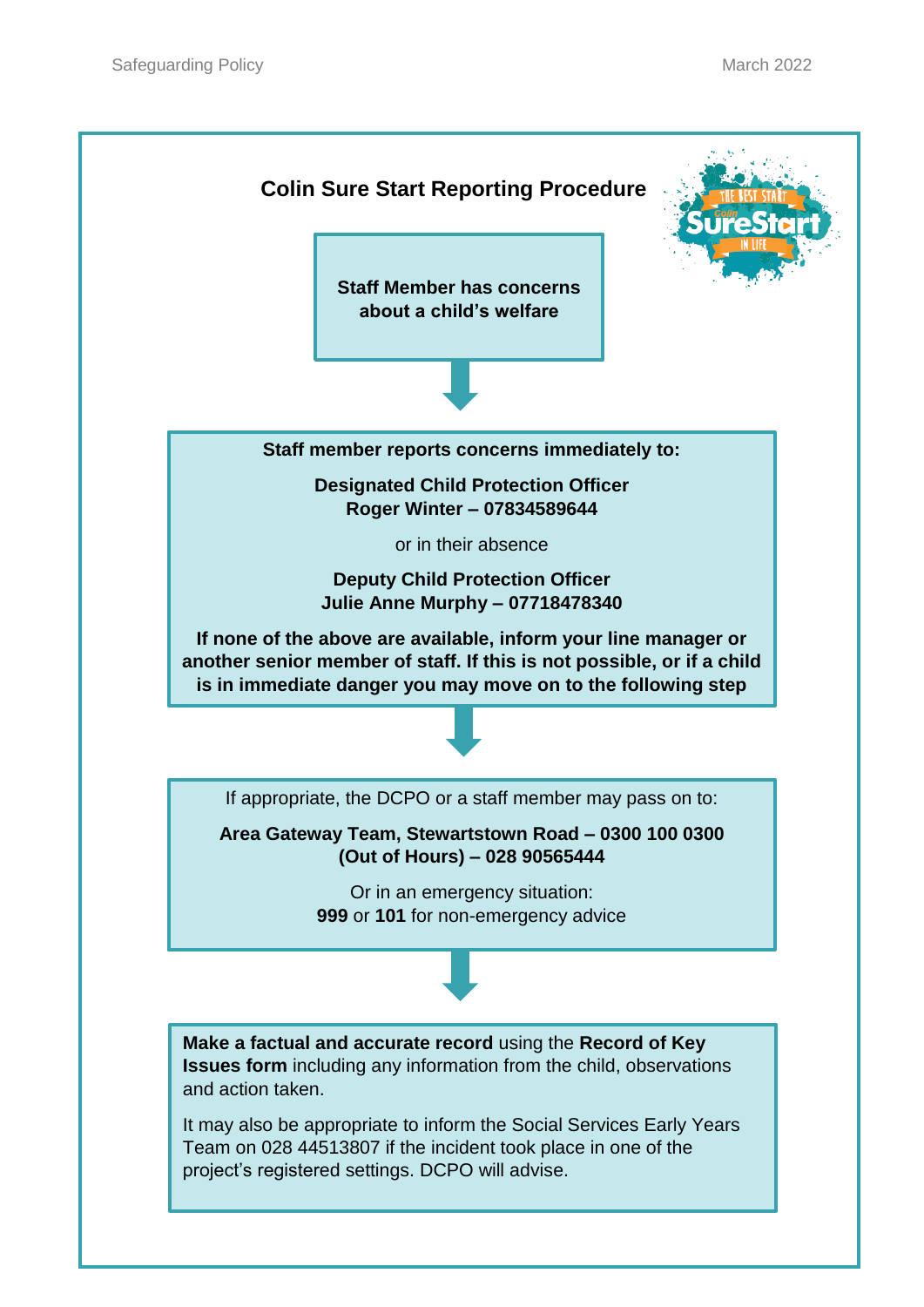## **Record of Key Issues Form**



| <b>STAFF MEMBER:</b>                                                                           |                                                      |          |
|------------------------------------------------------------------------------------------------|------------------------------------------------------|----------|
| <b>LINE MANAGER:</b>                                                                           |                                                      |          |
| <b>FAMILY DETAILS:</b><br>(to include Name,<br>Address, Contact<br>details and Child's<br>DOB) |                                                      |          |
|                                                                                                | <b>KEY ISSUES / CONCERNS/BACKGROUND INFORMATION:</b> |          |
|                                                                                                |                                                      |          |
|                                                                                                |                                                      |          |
|                                                                                                |                                                      |          |
|                                                                                                |                                                      |          |
|                                                                                                |                                                      |          |
|                                                                                                |                                                      |          |
|                                                                                                |                                                      |          |
|                                                                                                |                                                      |          |
|                                                                                                |                                                      |          |
| <b>STAFF INVOLVED:</b>                                                                         |                                                      |          |
|                                                                                                |                                                      |          |
|                                                                                                | <b>DISCUSSED WITH DESIGNATED OFFICER?</b>            | YES / NO |
| <b>GATEWAY TEAM CONTACTED?</b>                                                                 |                                                      | YES / NO |
| <b>UNOCINI COMPLETED AND SENT?</b>                                                             |                                                      | YES / NO |
|                                                                                                |                                                      |          |
| <b>OUTCOME/ACTION PLAN:</b>                                                                    |                                                      |          |
|                                                                                                |                                                      |          |
|                                                                                                |                                                      |          |
| <b>SIGNATURE</b>                                                                               |                                                      | DATE:    |
| (Staff Member)<br><b>SIGNATURE</b>                                                             |                                                      | DATE:    |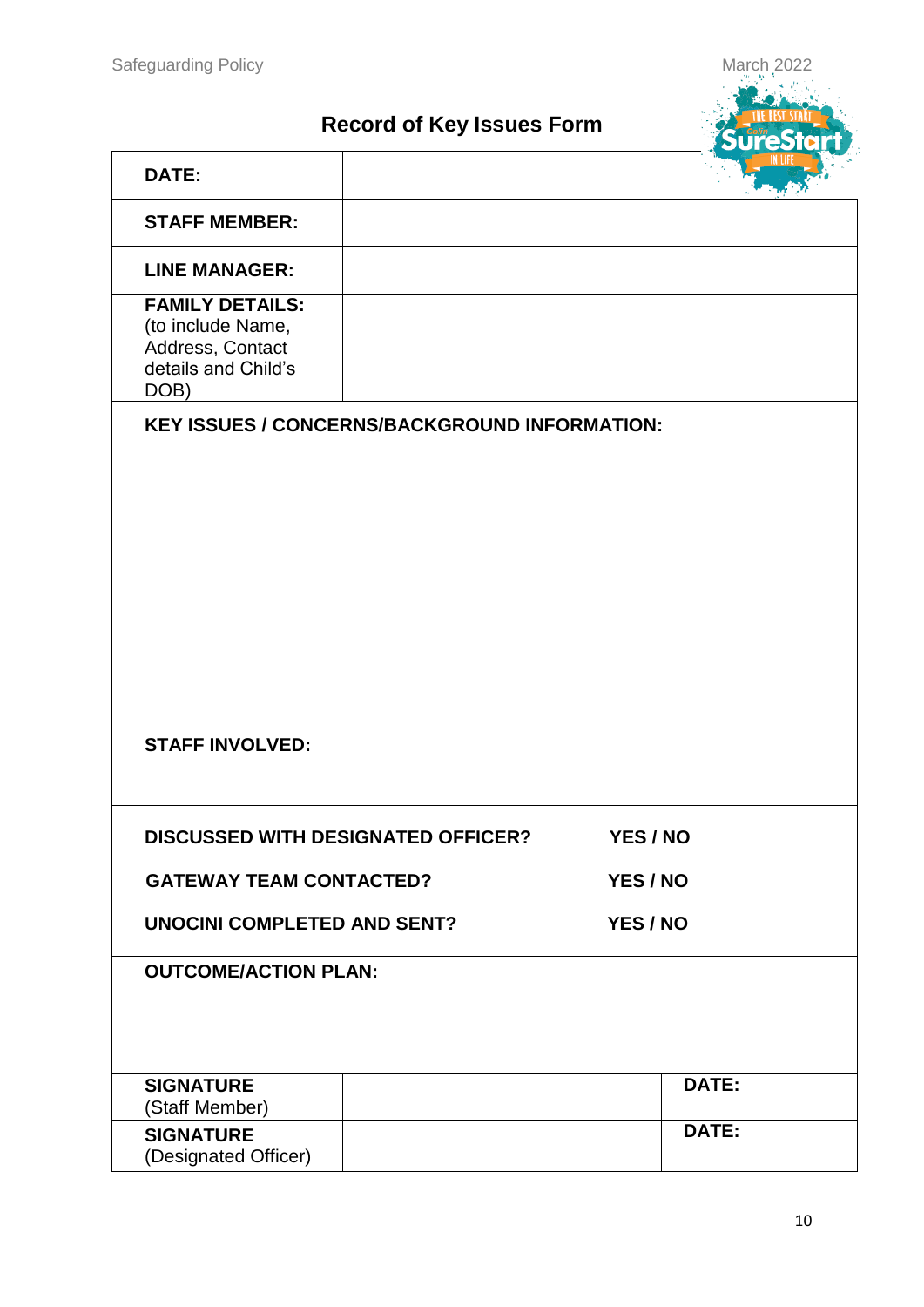

#### **UNOCINI Understanding the Needs of Children in Northern Ireland A1 REFERRAL V2\_1**

| <b>Section 1: Child or Young Person's Details</b> |                           |                                                             |  |                             |
|---------------------------------------------------|---------------------------|-------------------------------------------------------------|--|-----------------------------|
| Surname:                                          |                           | ID No.                                                      |  |                             |
| Forename:                                         |                           |                                                             |  |                             |
| Known As:                                         |                           | HCN:                                                        |  |                             |
| Address:                                          |                           | <b>Previous Address:</b>                                    |  |                             |
|                                                   |                           |                                                             |  |                             |
|                                                   |                           |                                                             |  |                             |
| Postcode:                                         |                           |                                                             |  |                             |
| <b>Telephone No:</b>                              |                           | <b>Previous Postcode:</b>                                   |  |                             |
| <b>Mobile No:</b>                                 |                           | Locality:                                                   |  |                             |
| Date of Birth:                                    |                           | Gender                                                      |  |                             |
| <b>GP Name:</b>                                   |                           | <b>GP Tel No:</b>                                           |  |                             |
| <b>GP Address:</b>                                |                           | <b>GP Email Address:</b>                                    |  |                             |
|                                                   |                           |                                                             |  |                             |
|                                                   |                           |                                                             |  |                             |
| <b>GP Postcode:</b>                               |                           |                                                             |  |                             |
| <b>School Name:</b>                               |                           | <b>School Tel No:</b>                                       |  |                             |
| <b>School Address:</b>                            |                           | <b>School Postcode:</b>                                     |  |                             |
|                                                   |                           |                                                             |  |                             |
| Does the Child have a                             | If Yes, What Disability:  |                                                             |  | <b>Other Special Needs:</b> |
| Disability?                                       | (& source of diagnosis)   |                                                             |  |                             |
| Yes $\Box$ No $\Box$                              |                           |                                                             |  |                             |
| <b>Nationality:</b>                               | <b>Ethnic Origin:</b>     |                                                             |  |                             |
| <b>Religion:</b>                                  | <b>Country of Origin:</b> |                                                             |  |                             |
| Language Spoken:                                  |                           | <b>Communication</b><br>Yes $\Box$<br>No $\Box$<br>Support: |  |                             |
| Interpreter $\square$                             | Signer [                  | <b>Document Translator</b>                                  |  |                             |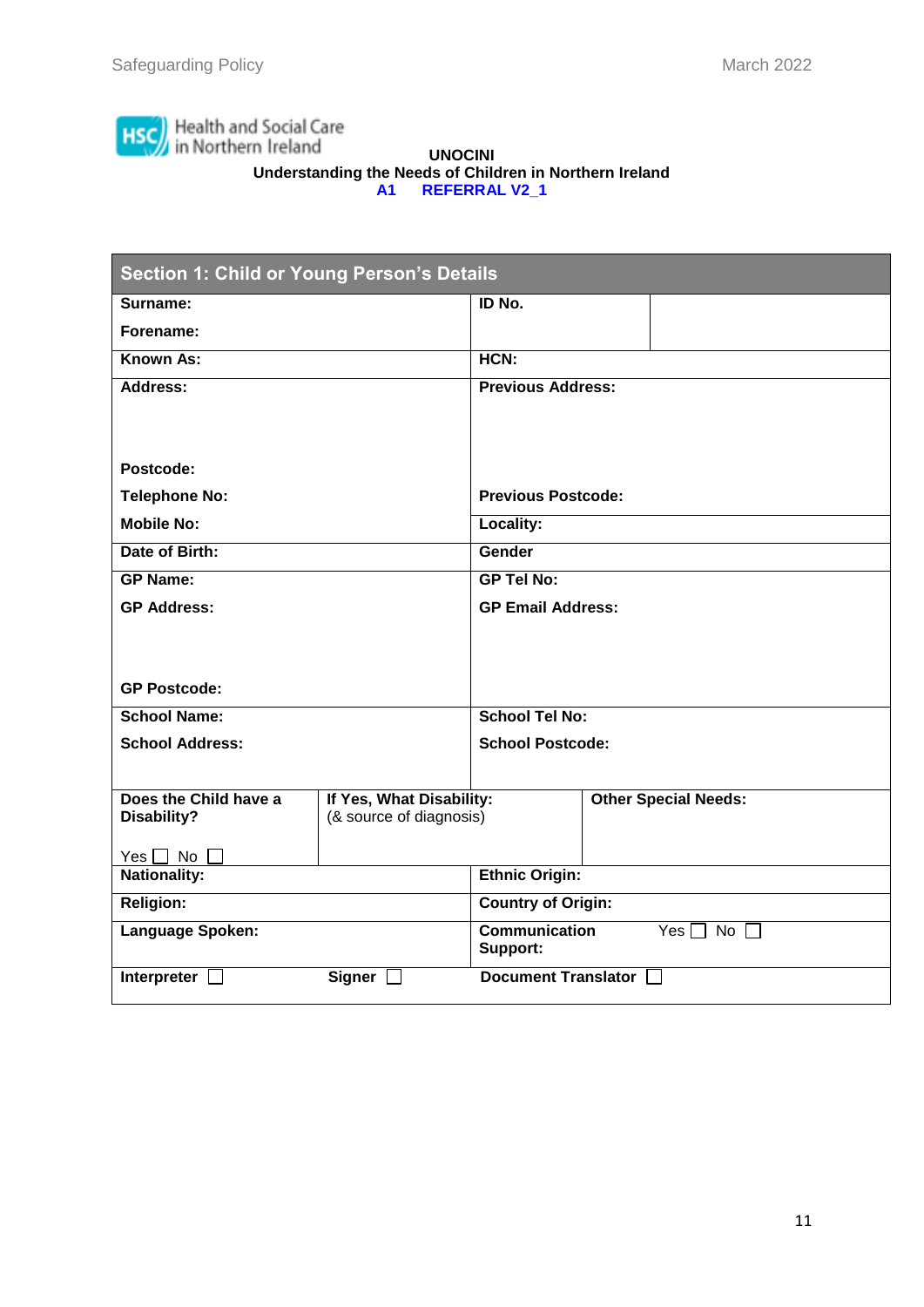| <b>Section 2a: Referrer's Details</b>                                               |                                               |
|-------------------------------------------------------------------------------------|-----------------------------------------------|
| <b>Name of Referrer:</b>                                                            | <b>Designation:</b>                           |
| <b>Address:</b>                                                                     | Date of Referral: Click here to enter a date. |
|                                                                                     |                                               |
| Postcode:                                                                           | <b>Contact Details:</b>                       |
| Section 2b: Reason for Referral                                                     |                                               |
|                                                                                     |                                               |
|                                                                                     |                                               |
|                                                                                     |                                               |
|                                                                                     |                                               |
|                                                                                     |                                               |
|                                                                                     |                                               |
|                                                                                     |                                               |
|                                                                                     |                                               |
|                                                                                     |                                               |
|                                                                                     |                                               |
|                                                                                     |                                               |
|                                                                                     |                                               |
|                                                                                     |                                               |
|                                                                                     |                                               |
| <b>Section 2c: Immediate Actions</b>                                                |                                               |
| Are Immediate /Actions necessary to safeguard the<br>child(ren) or young person(s)? | $Yes \Box No$<br>$\perp$                      |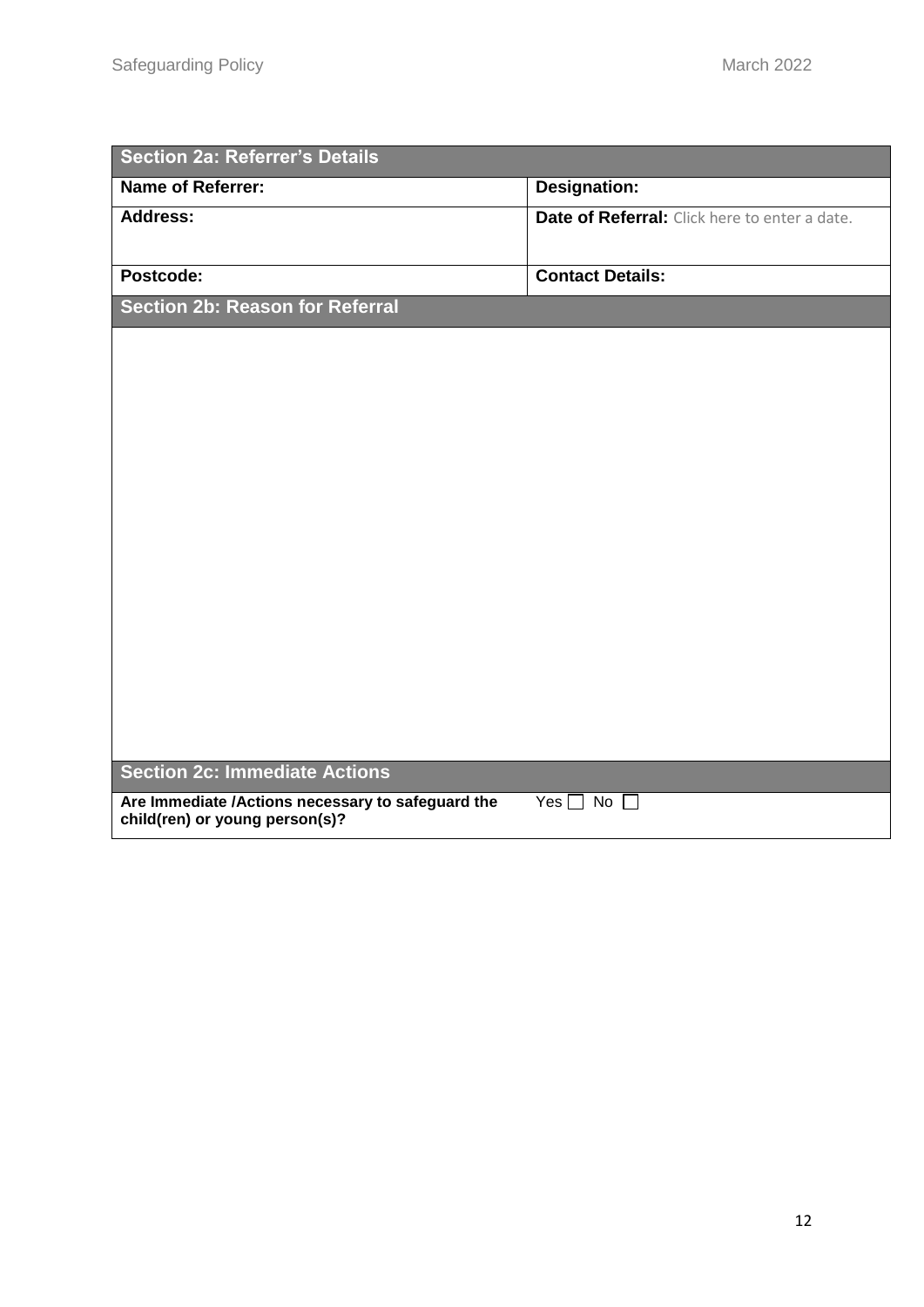| Section 3a: Primary Carers & Other Household Members (Incl. non-family members) |                 |                    |                        |                   |
|---------------------------------------------------------------------------------|-----------------|--------------------|------------------------|-------------------|
|                                                                                 | <b>Member 1</b> | <b>Member 2</b>    | Member 3               | Member 4          |
| <b>Last Name:</b>                                                               |                 |                    |                        |                   |
| <b>Alternative Last Name:</b>                                                   |                 |                    |                        |                   |
| <b>First Name:</b>                                                              |                 |                    |                        |                   |
| <b>Telephone No:</b>                                                            |                 |                    |                        |                   |
| <b>Mobile No:</b>                                                               |                 |                    |                        |                   |
| Date of Birth:                                                                  |                 |                    |                        |                   |
| <b>Relationship to Child/ YP:</b>                                               |                 |                    |                        |                   |
| Language Spoken:                                                                |                 |                    |                        |                   |
| <b>Nationality:</b>                                                             |                 |                    |                        |                   |
|                                                                                 | Interpreter     | Interpreter        | Interpreter            | Interpreter       |
| <b>Communication Support:</b>                                                   | Signer          | $\Box$ Signer      | Signer<br>$\mathbf{L}$ | Signer<br>$\Box$  |
|                                                                                 | Doc. Trans      | $\Box$ Doc. Trans  | $\Box$ Doc. Trans      | $\Box$ Doc. Trans |
|                                                                                 | Details         | <b>Details</b>     | <b>Details</b>         | <b>Details</b>    |
| Section 3b: Significant Others (Incl. family members who are not members of the |                 |                    |                        |                   |
| child(ren) or young person(s) household)                                        |                 |                    |                        |                   |
|                                                                                 | Other 1         | Other <sub>2</sub> | Other <sub>3</sub>     | Other 4           |
| <b>Last Name:</b>                                                               |                 |                    |                        |                   |
| <b>Alternative Last Name:</b>                                                   |                 |                    |                        |                   |
| <b>First Name:</b>                                                              |                 |                    |                        |                   |
| <b>Address:</b>                                                                 |                 |                    |                        |                   |
|                                                                                 |                 |                    |                        |                   |
| Postcode:                                                                       |                 |                    |                        |                   |
| <b>Mobile No:</b>                                                               |                 |                    |                        |                   |
| Date of Birth:                                                                  |                 |                    |                        |                   |
| <b>Relationship to Child/ YP:</b>                                               |                 |                    |                        |                   |
| Language Spoken:                                                                |                 |                    |                        |                   |
| <b>Nationality:</b>                                                             |                 |                    |                        |                   |
|                                                                                 | Interpreter     | Interpreter        | Interpreter            | Interpreter       |
| <b>Communication Support:</b>                                                   | Signer          | Signer             | Signer                 | Signer            |
|                                                                                 | Doc. Trans      | Doc. Trans         | Doc. Trans             | Doc. Trans        |
|                                                                                 | Details         | Details            | Details                | Details           |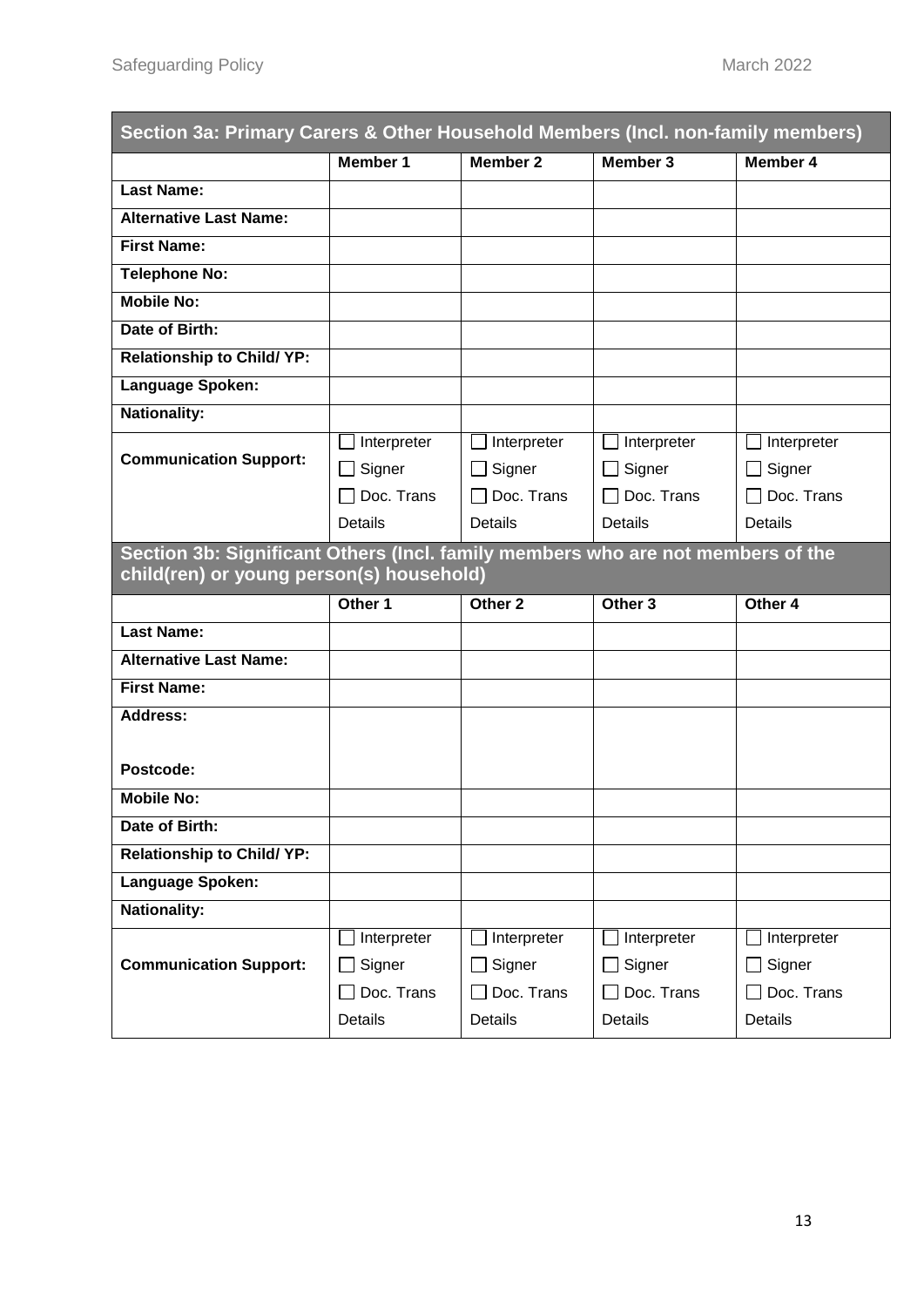| Section 4a: Summary of Referrer's Previous Involvement                                            |                               |
|---------------------------------------------------------------------------------------------------|-------------------------------|
|                                                                                                   |                               |
|                                                                                                   |                               |
|                                                                                                   |                               |
|                                                                                                   |                               |
|                                                                                                   |                               |
|                                                                                                   |                               |
|                                                                                                   |                               |
|                                                                                                   |                               |
|                                                                                                   |                               |
|                                                                                                   |                               |
|                                                                                                   |                               |
|                                                                                                   |                               |
| <b>Section 4b: Referral Consent</b>                                                               |                               |
|                                                                                                   | Child(ren) / Young Person(s)  |
| Is the Child(ren) / Young Person(s) subject to<br>this referral aware the referral is being made? | No $\square$<br>Yes $\Box$    |
| Does the Child(ren) / Young Person(s)<br>consent to the Referral?                                 | Yes $\Box$ No $\Box$          |
| If NO, please explain                                                                             |                               |
|                                                                                                   |                               |
|                                                                                                   |                               |
|                                                                                                   | <b>Parent/Carer</b>           |
| Is the Parents/ Carers aware that Referral has<br>been made?                                      | Yes $\Box$ No $\Box$          |
| Do they consent to the Referral?                                                                  | Yes $\square$<br>No $\square$ |
| If NO, please explain                                                                             |                               |
|                                                                                                   |                               |
|                                                                                                   |                               |
|                                                                                                   |                               |